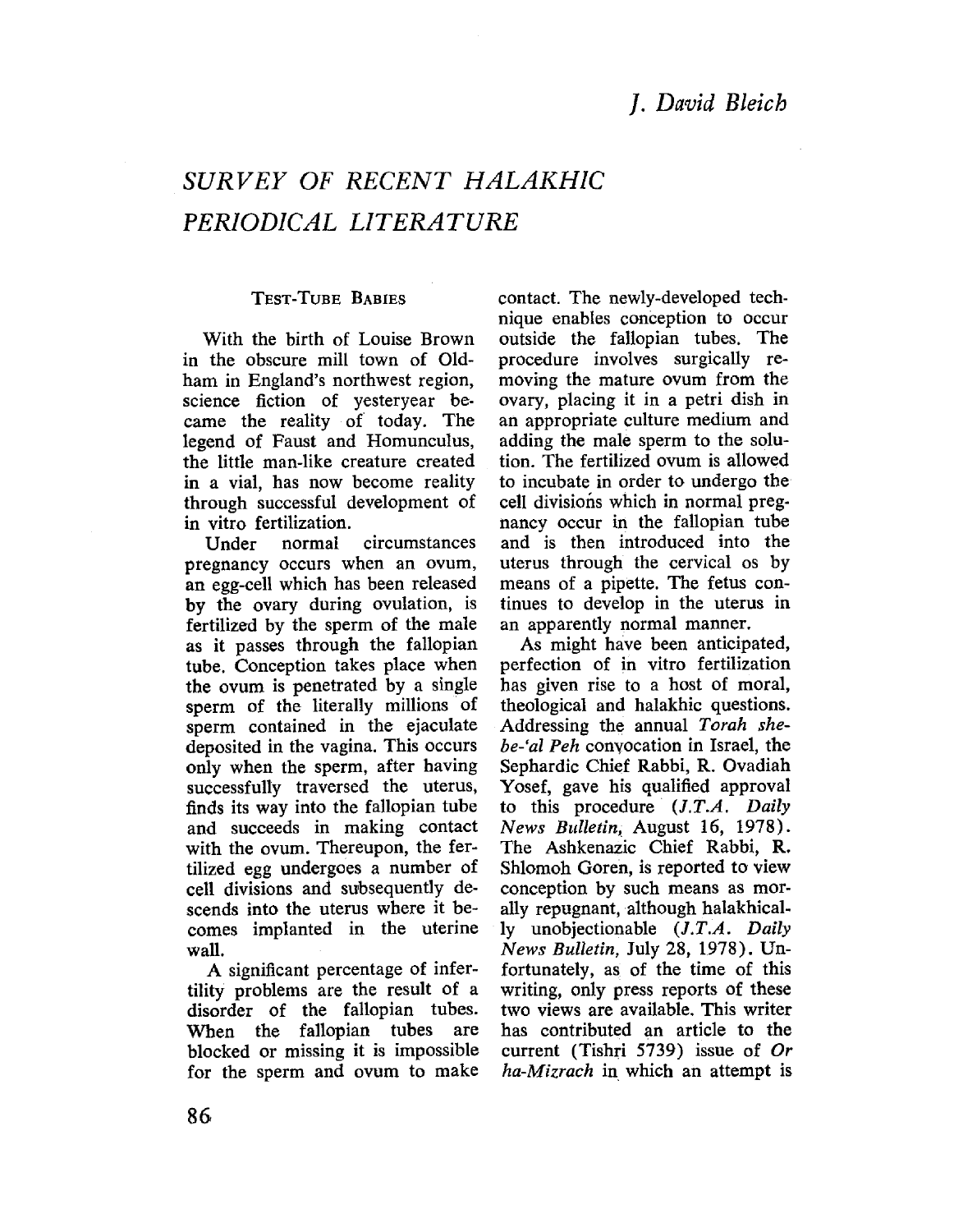made to delineate the specific questions involved and to resolve those questions in light of earlier precedents in Jewish law.

In vitro fertilation has been condemned by some Catholic theologians on the grounds that such interference with nature is not morally acceptable. This 1s precisely the same consideration which forms the basis of the Church's opposition to contraception and artificial insemination. This argument is, however, alien to Judaism. Since Ju. daism does not posit a doctrine of natural law such practices, according to Jewish teaching, must be examined solely in light of possible infraction of biblical proscriptions. In the absence of a specific prohibition man is free to utilize scientific knowledge in order to overcome impediments of nature.

The first question which must be examined is the moral legitimacy of research involving fetal experimentation. The birth of a test-tube baby could not, at present, have taken place in the United States. All such research was abruptly terminated in 1975 when the Department of Health, Education and Welfare was barred from funding in vitro fertilization experiments in the absence of prior approval of a national ethics advisory board. Such a board was not constituted until January 1978 and has, as yet, not approved experimentation of this nature. The crucial issue is that of increased risk of chomosomal abnormalities leading to physical and mental defects when the ovum is fertilized outside of the body. It is entirely possible that some aspect of the experimental technique may cause

genetic damage. Moreover, it is estimated that as many as a half of all pregnancies are spontaneously terminated by the time of implantation. The mechanism responsible for this phenomenon is not fully known but there is reason to believe that in many instances this is nature's method of providentially preventing the development of a deformed fetus. Artificial maintenance of the zygote outside the body during this early stage of gestation may prevent the natural elimination of a deformed fetus.

The ethical implications of experimentation which may result in the birth of a defective fetus are addressed by a leading bioethicist, Professor Paul Ramsey of Princeton University, in an article, "Shall We 'Reproduce'?" which appeared in the Journal of the American Medical Association, vol. 220, no. 10 (June 5, 1972), pp. 1346-1350 and voL. 220, no. 11 (June 12, 1972), pp. 1480-1485, as well as in his book, The Ethics of Fetal Research (Yale University Press, 1975). Professor Ramsey argues that in vitro fertilzation followed by implantation is an immoral experiment upon a possible future life since no researcher can exclude the possibilty that he wil do irreparable damage to the child-to-be: "We ought not to choose for anöther the hazards he must bear, while choosing at the same time to give him life in which to bear them and to suffer our chosen experimentations. "

This argument, insofar as it applies to artificial conception, is entirely consistent with the norms of Torah ethics. Jewish law does not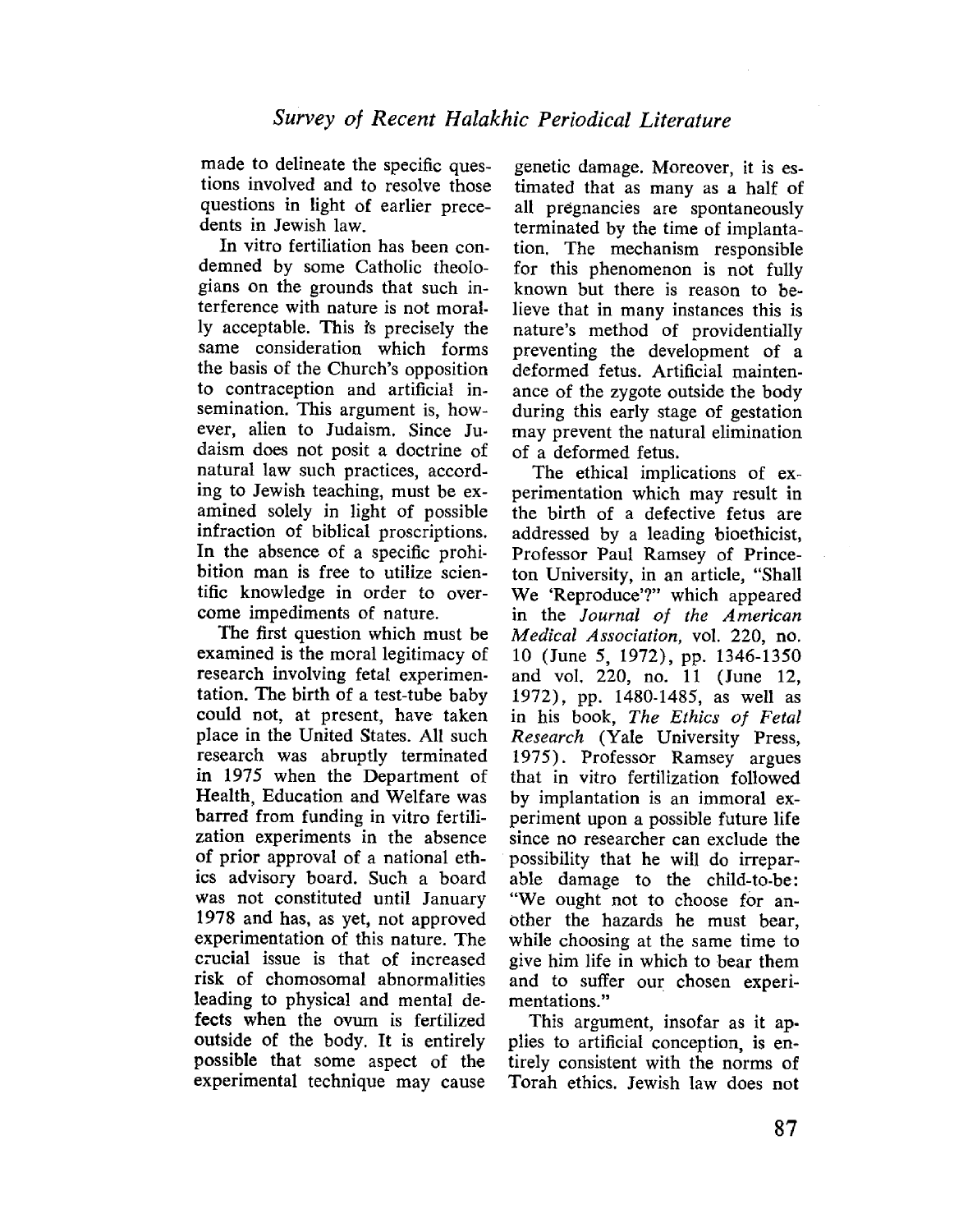sanction abortion motivated solely by a desire to eliminate a defective fetus, nor does it sanction sterile marriage as a means of preventing transmission of hereditary disorders. However, it does discourage marriages which would lead to the conception of such children. The Gemara, Yevamot 64b, declares that a man should not marry into an epileptic or leprous family, i.e. a family in which three members have suffered from these diseases. This ruling is apparently a eugenic measure designed to prevent the birth of defective children. It follows, a fortiori, that overt intervention in natural processes which might cause defects in the feus would not be countenanced by Judaism.

Despite the happy initial success in the case of the Brown infant, it will require the birth and maturation through adolescence and into adulthood of a significant number of healthy and normal test-tube babies before the technique may be viewed as morally acceptable. When, and if, it has in fact been demonstrated that the procedure poses no risk to the fetus there can be no objection to the utilzation of this technique on the basis of the fact that the original experimentation was morally unconscionable. As observed by Dr. Daniel Callahan, "The history of medicine is full of instances where things were done unethically but led to benefits for people" ( The New York Times, July 27, 1978, p. A16, col. 3). An obvious example from the perspective of Jewish law is that of postmortem examinations which were halakhically unwarranted at the

time of their performance but which have led to acquistion of potentially life-saving information. Jewish ethics knows of no Miranda principle which would bar the use after the fact of information obtained by ilicit means.

It should also be stressed that even in the absence of moral or halakhic objections no woman is required to submit to in vitro fertilzation. The obligations of women, whether by reason of the Scriptural exhortation to populate the universe, "He created it not a waste, He formed it to be inhabited" (Isaiah 45:18), or by virtue of marital contract, are limited to bearing children by means of natural intercourse. In a different context, Iggrot Mosheh, Even ha-Ezer, III, no. 12, expresses the view that a woman, while bound to assume the pain usually associated with normal childbirth, is under no obligation to conceive when faced with the likelihood of unusual and extraordinary pain. Furthermore, it appears to this writer that the comments of Tosafot, Pesachim 28b, establish the principle that one need not assume the pain and risk of a surgical procedure for purposes of fulfilling even an obligatory mitsvah. The husband's obligations with regard to procreation under such circumstances are discussed by the Shulchan Arukh, Even ha-Ezer 154: 10-11, and commentaries thereon.

The means employed in procuring sperm or purposes of in vitro fertilzation does, however, pose a halakhic problem. Jewish law forbids ejaculation other than within the context of intercourse as ho-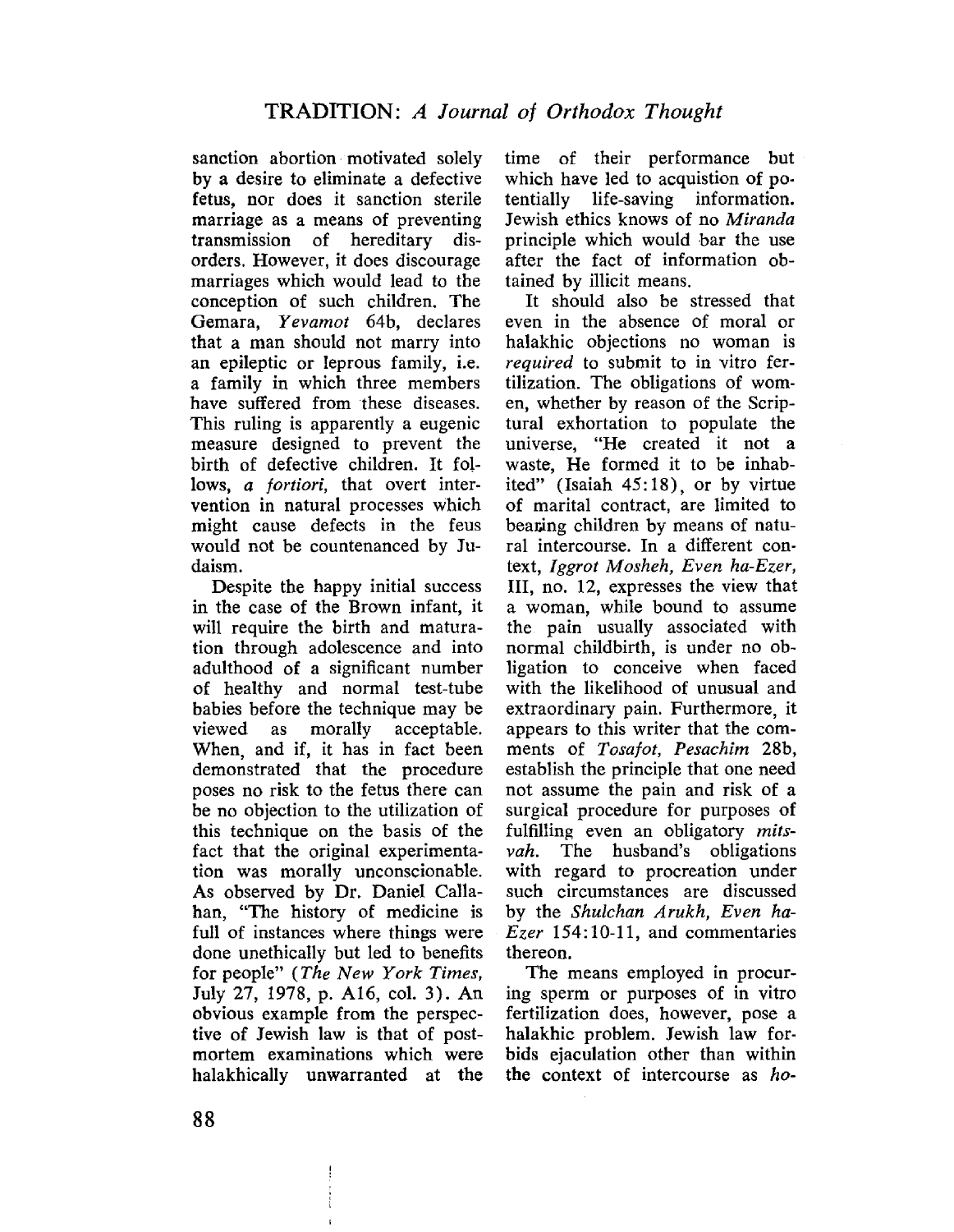$tza'at$  zera le-vatalah — destruction of the seed. The question is whether or not semen procurement designed to promote procreation is deemed to be le-vatalah. The identical question has been raised in the past both with regard to semen testing in cases. of suspected male infertility and in connection with artificial insemination utilizing the semen of the husband. This question is analyzed in detail by many halakhic authorities. The most significant of these discussions are those of R. Shalom Mordecai Schwadron, Teshuvot Maharsham, III, no. 268; R. Aaron Walkin, Teshuvot Zekan Aharon, II, no. 97; R. Mal. kiel Zvi Tanenbaum, Teshuvot Divrei Malki'el, IV, nos. 107-108; R. Ben Zion Uziel, Mishpetei Uzi'el, Even ha-Ezer, I, no. 19; R. Yehoshua Baumel, Teshuvot Emek Halakhah, no. 68; R. Ovadiah Hadaya, No'am I, (5718), pp. 130-137; R. Ya'akov Breisch, Teshuvot Chelkat Ya'akov, I, no. 24; R. Yitzchak Weisz, Teshuvot Minchat Yitzchak, IV, no. 5; R. Eliezer Waldenberg, Tzitz Eli'ezer, IX, no. 51, sec. 4; R. Shlomoh Zalman Auerbach, No'am, I, (5718), pp. 145-166; R. Ovadiah Yosef, Teshuvot Yabi'a Omer, II, no. 1 and R. Moshe Feinstein, *Iggrot Mosheh*, Even ha-Ezer, I, nos. 70 and 71, II, nos. 16 and 1'8, and III, no. 13.

Removal of semen from the vaginal tract following normal coitus for in vitro fertilzation would appear to be regarded by most authorities as the optimal method. Although some authorities forbid emission of semen other than in the course of coitus for subsequent insemination, others sanction this practice but disagree with regard to the means of procurement. Some authorities advise that semen be obtained by means of coitus interruptus. Others sanction the use of a condom as well. The permissibility of masturbation for this purpose is a matter of dispute. Such procedures can, of course, be sanctioned only if the sperm of the husband is used exclusively.

There are of course a host of other question which present themselves: Does the husband fulfill his obligation with regard to procreation by means of in vitro fertilization? Does a filial relationship exist between the father and a child born in this manner? Does the child enjoy the status of the father as a kohen or levite? Is the child considered to be an heir to his father's estate? These questions have been analyzed with regard to children born of artificial insemination and such discussions appear to be equally germane to the case of children born as a result of in vitro fertilzation. In any event, the resolution of these questions has no bearing upon the permissibilty of in vitro fertilization.

It should be noted that one aspect of the in vitro procedure  $$ as reportedly performed  $-$  does present particular cause for concern. The human female is endowed at birth with as many as a milion or more ova. These eggcells mature, ripen and are normal. ly released between puberty and menopause at the rate of approximately one a month. It is reported that, in order to enhance the chances of success of in vitro fertilzation without resorting to re-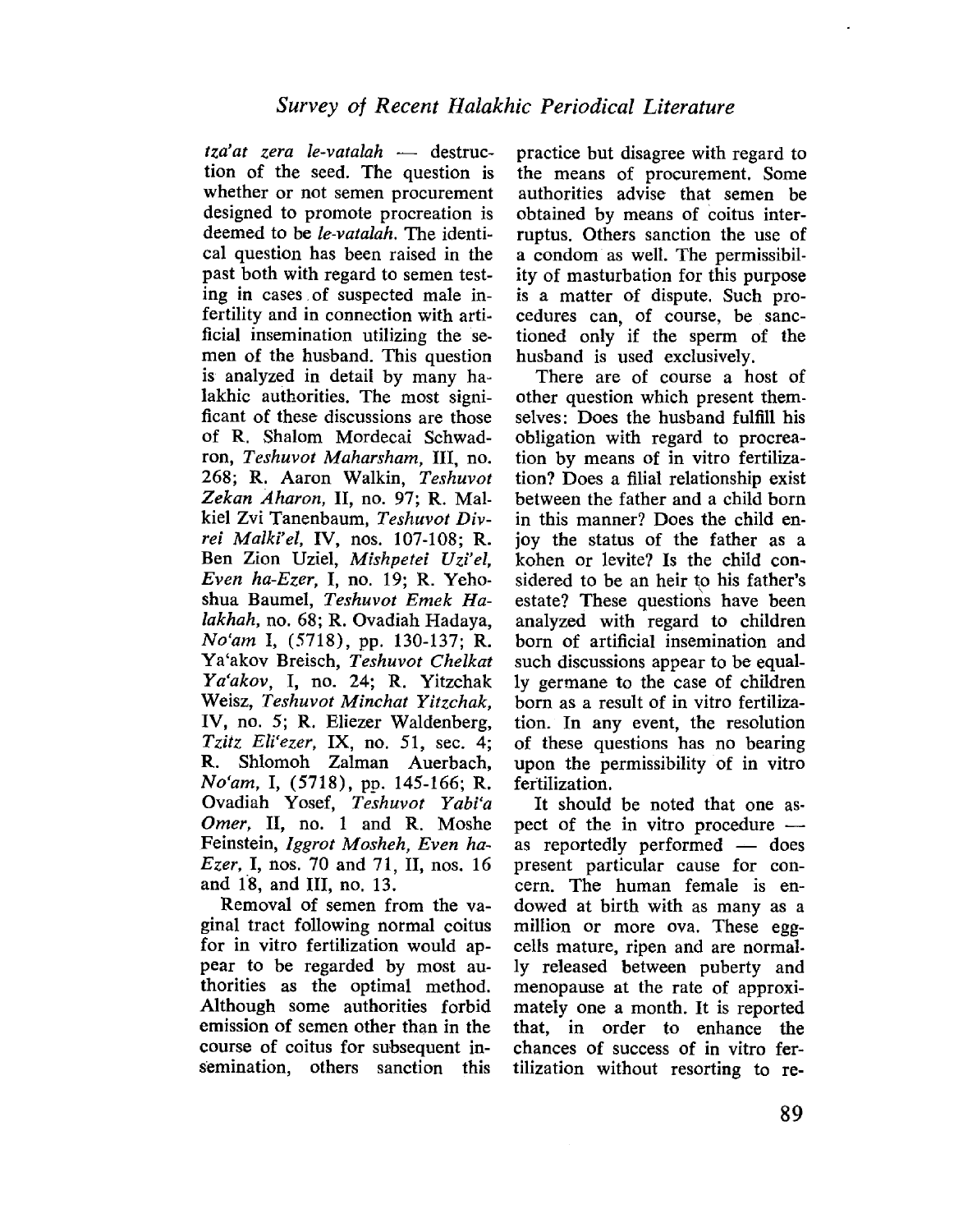peated surgical removal of mature ova, hormones are administered in order to hasten maturation of the egg-cells so that multiple ova may be removed at one time. All ova removed in this manner are exposed to the male sperm. This permits the fertilization of more than a single ovum. The fertilized ova are then examined and carefully monitored for any sign of chromosomal abnormality. Finally, a single blastocyst is selected for implantation. and the remainder are destroyed.

The procedure, when carried out in this manner, poses the question of the permissibilty of destroying a developing embryo. Many halakhic authorities have ruled that the prohibition against feticide is operative immediately following conception while others maintain that no prohibition exists within the first forty days of gestation. In the case of in vitro fertilzation the entire question may, of course, readily be sidestepped by limiting the procedure to the fertilzation of a single ovum.

Development and perfection of in vitro techniques may in time make it possible to select not only the sex but also other genetic characteristics such as the color of the baby's eyes, LQ., adult height, etc. Indeed, given. the almost infinite number of ova and sperm available and the rapid advances now being made in the field of genetics, it is not at all inconceivable that genetic characteristics may be ordered to conform with virtually any parental preference or whim. The moral, genetic and societal implications of such practices are truly awesome.

Nevertheless, the distinction between capricious genetic manipulation and in vitro fertilization which simulates natural procreation and' is designed solely to alleviate infertilty due to abnormality of the fallopian tubes should be readily apparent.

In vitro fertilization may prove to be a highly beneficial development if properly safeguarded. Certainly, indiscriminate tampering with nature is dangerous and immoraL. Utmost vigilance must be maintained lest we fashion a Huxley-type world in which eugenic selection becomes the norm. Yet, if properly controlled and not permitted to become a substitute for normal human procreation, this revolutionary technique can be a welcome means of bestowing the happiness and fulfillment of parenthood upon otherwise childless couples.

# SEVERANCE PAY: HIRED SERVANT OR INDEPENDENT CONTRACTOR?

A hired employee, under Jewish law, enjoys certain benefits which do not accrue to an independent contractor. Most basic of these is the right of the laborer "to withdraw even in the middle of the day." The Gemara, Baba Metzi'a lOa, declares that involuntary labor is a form of servitude. Since Jews are described by G-d as "my servants" no Jew can rightfully be forced to serve a mortal master as a laborer, even if he has previously agreed to do so. A laborer cannot be compelled to work against his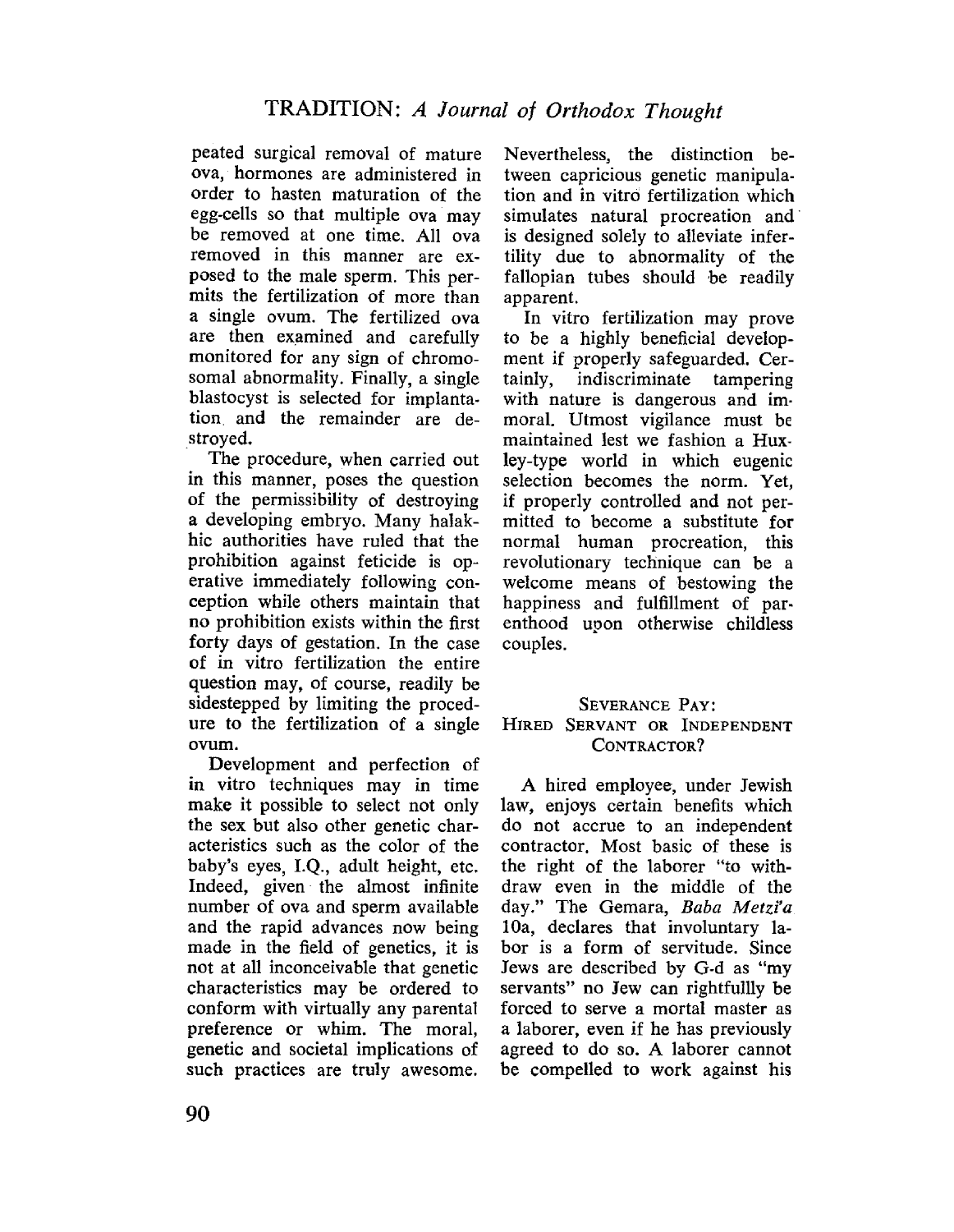wil, since forcing him to do so would relegate him to the status of a slave. Nevertheless, if his withdrawal should result in irretrievable loss, the laborer may be required to compensate his employer for such loss. The laborer is, however, not liable for damages simply because other workers hired in his stead demand higher wages.

An independent contractor, on the other hand, is in no way comparable to a slave. He, therefore, is not granted the prerogative of withdrawing from his contractual agreement. Although specific performance cannot be compelled and hence the contractor cannot be forced to carry out his undertaking, nevertheless, any expenses incurred in completing the task may be deducted from the sum owed to the contractor.

By virtue of custom and practice workers are entitled to paid vacations and, particularly in Israel, to severance pay upon dismissaL. Independent contractors do not enjoy such benefits. Writing in the 5737 issue of Torah she-be-'al Peh, Rabbi Shmuel Baruch Werner reports on a case which came before the Tel Aviv Bet Din of which he is a member. A school had hired a chauffeur to transport students in his own car on a daily basis. Following four years of employment in this capacity, the chauffeur was peremptorily dismissed in the midst of the school year. The chauffeur demanded severance pay, as is customary and usual in Israel upon dismissal of a worker. The school rejected this demand, arguing that the chauffeur was an independent contractor rather than a hired laborer and hence not entitled to such compensation.

The crucial legal issue in this dispute hinges upon delineation of the criteria which distinguish an independent contractor from a hired worker. In terms of usual relationships, the distinguishing criteria are two in number: 1) a laborer is hired for a specific period of time while a contractor is engaged to perform a specific task; 2) a hired laborer is bound to the master in being obligated to work during fixed hours whereas an independent contractor may work when it pleases him to do so.

lt is, however, possible for a person to be hired for the performance of a specific task, regardless of its duration, but with the stipulation that the task be performed at a certain stipulated hour or between certain hours of the day. Is a person who enters into a contract to perform a specific task at a specific time, but is not bound to work beyond completion of the task, a hired laborer or a contractor? The chauffeur, in the case litigated before the Bet Din, had obligated himself to perform a specific task, rather than to work a specific period of time, but had bound himself to transport the children at appointed hours. Conversely, what is the status of a person hired and compensated on a piece-work basis but who has agreed to work certain specified hours?

Mahari. Engel, no. 16, maintains that the crucial criterion which distinguishes an independent contractor from a laborer is contracting for the performance of a specific task. Thus, a ritual slaughter-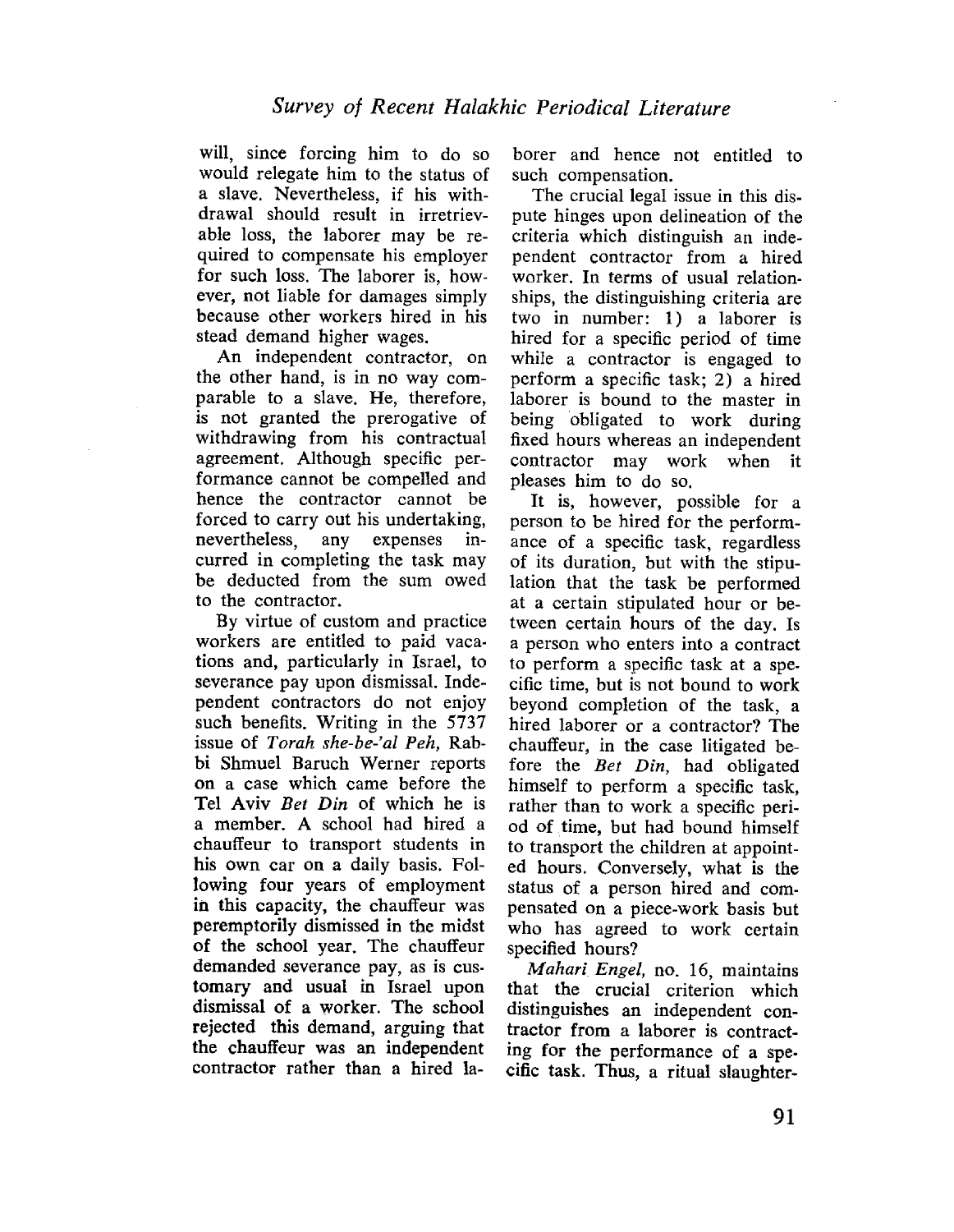er, who is paid for each animal he slaughters, enjoys the status of a contractor even though he is obligated to make his services available during specific hours. Rabbi Werner, however, cites a number of latter-day authorities who apparently disagree. Most explicit of these is Serna, Choshen Mishpat 333: 16, who cites as the sole distinction between a hired laborer and a contractor the fact that the latter may work "during whatever hours of the day he chooses in the manner of a master doing his own labor" while a hired laborer has no such discretion. The manner of compensation, whether on a weekly or piece-work basis, is irrelevant. R. Shlomoh Kluger, Chokhmat Shlomoh, Choshen Mishpat 333, extends this concept to encompass the case of a person who has not obligated himself to perform a set task but who has obligated himself to work a set period of time, e.g., two hours, but who leaves himself the option of selecting the hours of work as he chooses. Thus a tutor who agrees to teach at a set hour is a hired worker, while one who agrees to teach for a two-hour period but reserves the right to choose and to vary the time of the lesson is an independent contractor. This distinction, and its application to teachers, is found in Or Zaru'a, Baba Mezi'a, chap. 6, no. 242. On the basis of these sources the Tel Aviv Bet Din ruled in the case at hand that the chauffeur is entitled to the rights and privileges of a laborer.

#### ENTEBBE: II

The dazzling rescue by the Israeli Defense Forces of the hostages held in Entebbe following the hijacking of an Air France jet airliner by terrorists in the summer of 1976 earned widespread acclaim. The propriety of this action in accordance with the conventions of international law is analyzed by Malcolm Shaw in the premier volume of a significant new publication, The Jewish Law Annual, edited by Bernard S. Jackson (Leiden: A. J. Bril, 1978), pp. 232-239. There has also been considerable discussion of halakhic issues raised by the rescue operation. Questions concerning blessings to be recited by rescued hostages were discussed in the Summer 1977 issue of  $TRA-$ DITION. Justification of the Israeli government's policy of adamant refusal to free captured guerillas in exchange for release of hostages was discussed in this column in the Winter-Spring 1972 issue of TRADITION in the aftermath of a similar incident in the autumn of 1970. The Entebbe operation posed the additional question of endangering the lives of the members of the commando unit in their endeavor to rescue the hostages. These questions are discussed by Rabbi Ovadiah Yosef in a wideranging article which appears in the 5737 issue of Torah she-be-'al Peh.

In his discussion Rabbi Yosef presents a thorough review of sources dealing with an individual's obligation to jeopardize his life in order to save the life of another. Earlier discussions of this question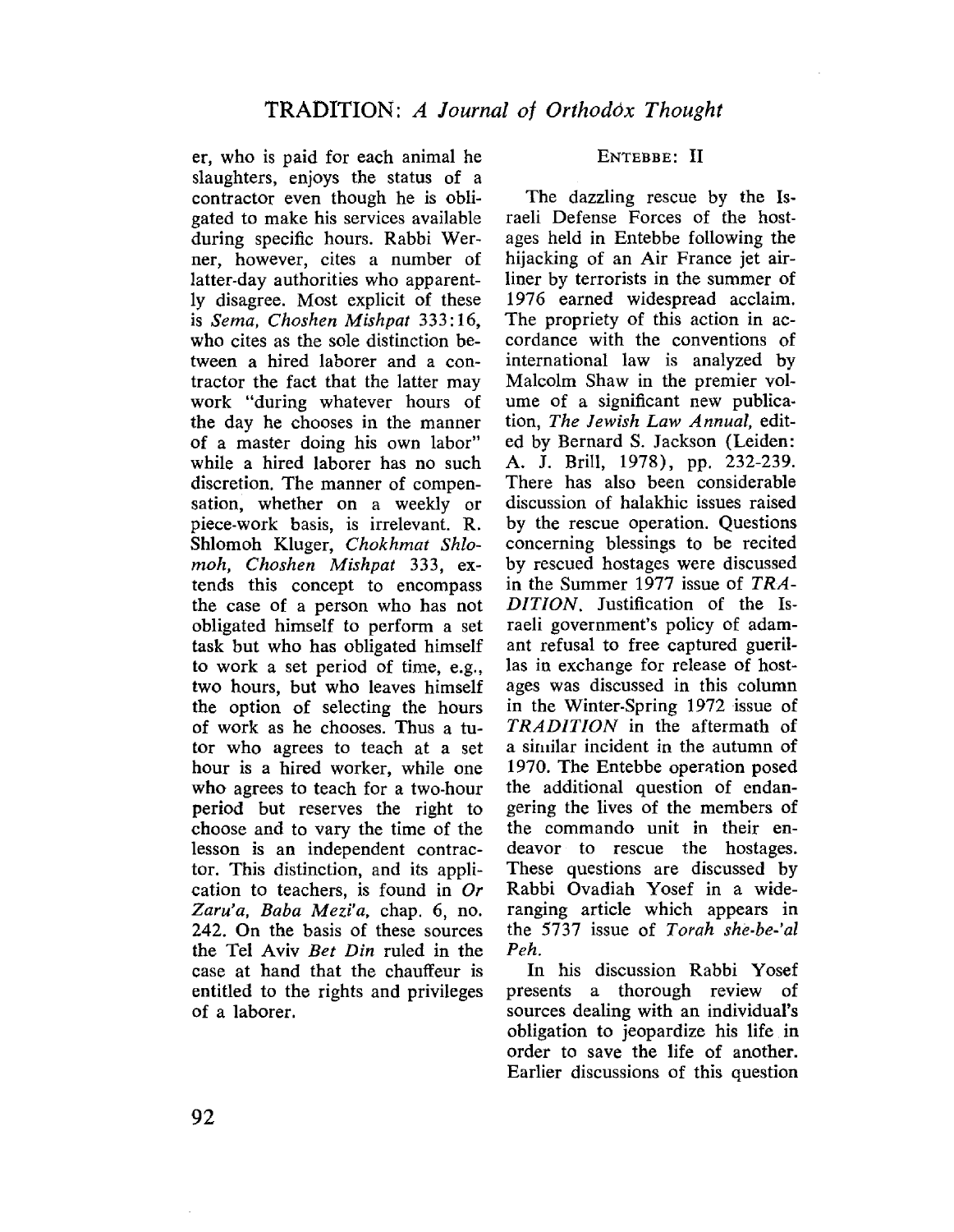appear in Rabbi Shlomoh Yosef Zevin's Le-Or ha-Halakhah, pp. 14- 18 as well as in Minchat Yitzchak, VI, no. 103, and in Tzitz Eli'ezer, IX, no.  $45$  and X, no.  $25$ , chaps. 7 and 18. The latter two discussions are within the context of the broader question of organ donation for transplant surgery. This portion of Rabbi Yosef's discussion also appears in an article on kidney transplants in volume 7 (5737) of Dine Israel, an annual published by the Faculty of Law of Tel Aviv University.

The question of whether or not one must risk one's life in order to save the life of another is the subject of considerable disagreement. R. Joseph Karo, Kesef Mishneh, Hilkhot Rotzeach 1:14, and Bet Yosef, Choshen Mishpat 426, cites Hagahot Maimuniyot who, in turn, bases himself upon a statement found in the Palestinian Talmud and declares that one is indeed obligated to assume such a risk. Bet Yosef explains that if the impending loss of life is certain, while the danger to the would-be rescuer is doubtful, the "certainty" of one's fellow takes precedence over the "doubtful" loss of one's own life. On the other hand, Isur ve-Heter 59: 38 declares that no person is obligated to. place himself at risk in order to save the life of another. Serna, Choshen Mishpat 426:2, notes that no such obligation is recorded by any early authority. A similar ruling was issued by R. David ibn Zimra, Teshuvot Radbaz, III, no. 625. The question submitted to Radbaz involved a situation in which a feudal despot demanded of a Jew that he permit one of his

limbs to be cut off and threatened that, should permission to do so not be forthcoming, a fellow Jew would be put to death. Radbaz answered [in opposition to the view of  $Te$ shuvot Maharam Recanti, no. 480] that compliance with this cruel request would constitute an act of piety, but that there exists no obligaion to do so, particularly since the amputation of a limb may lead to death. In situations where there exists a significant hazard to the life of the would-be rescuer, Radbaz speaks of one who assumes such risk as a "pious fooL." In such cases the applicable consideration is, "How do you know that the blood of your fellow is redder than your blood?", a variation of the Talmudic dictum which prohibits the taking of the life of one's fellow in order to save one's own.

Teshuvot Yad Eliyahu, no. 43, p. 48b, adduces evidence bolstering this position on the basis of Tosafot's understanding of an incident recorded in Niddah 61a. It was rumored that certain individuals had committed an act of murder. These persons appeared before R. Tarfon and requested that he shelter them from the authorities. Although the rumor was unconfirmed, R. Tarfon refused to do so and instead instructed them to find refuge in some other manner. Tosafot explains that R. Tarfon was afraid. that he himself would be put to death for harboring fugitives. Yad Eliyahu argues that since R. Tarfon refused to place his own life in danger it may be inferred that a person is not obligated to place himself at risk in order to save the life of another. However,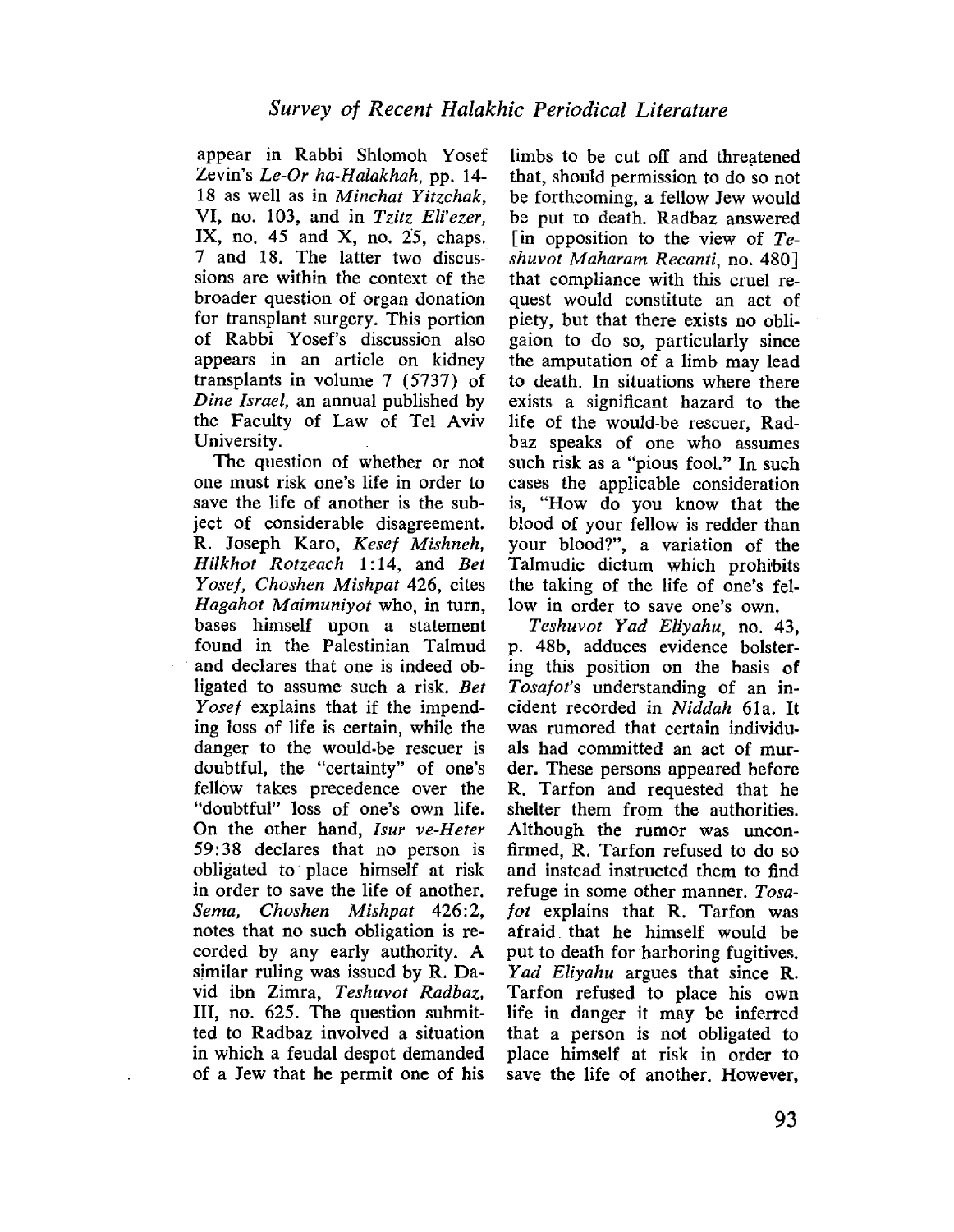the argument based upon this source is not at all conclusive. It is quite possible that the persons in question were capable of finding refuge without endangering R. Tarfon. Moreover, it is quite possible that even had R. Tarfon hidden them, their hiding place might have been discovered, thereby causing not only their lives but also the life of R. Tarfon to be forfeit. Virtually all authorities agree that there is no obligation to place onself at risk unless it is certain that preservation of the life of another is assured thereby. [See, however,  $Te$ shuvot Chavot Ya'ir, no. 146.] Furthermore, R. Naftali Zevi Yehudah Berlin, Ha'amek She'elah 129:2, argues that, on the contrary, Niddah 6a serves as evidence for the opposing view of Hagahot Maimuniyot. Ha'amek She'elah argues that R. Tarfon acted as he did only because there existed genuine doubt with regard to the culpabilty of those who sought his assistance. Had it been certain that they were guiltless, argues  $Ha'a$ mek She'elah, R. Tarfon would have been duty-bound to assume the hazards involved in providing them with shelter.

Among the factors militating against release of terrorists under any conditions is the fear that upon their release they are likely to resume their nefarious activities and thereby endanger the lives of others. Nevertheless, Rabbi Yosef argues that since, according to  $Haga$ hot Maimuniyot, a person must place himself at risk in order to prevent the certain death of his fellow, it would be permissible to free terrorists in exchange for the

lives of hostages. The danger to the hostages who face imminent execution is certain and immediate, while the danger to others as a result of the release of guerilas is merely doubtfuL. Moreover, argues Rabbi Yosef, even those who dispute the position of Hagahot Maimuniyot do so on the basis of the fact that a person may justifiably ,give consideration to his own safety over that of others. A third party, however, whose own person is not at risk, when confronted by certain danger to one individual and merely possible danger to other individuals, is not at all in an analogous situation. Since his obligation to both is equal he must act to eliminate the certain and immediate danger. This course of action is mandated by the principle that the "certain" takes precedence over the "doubtful."

A similar case is discussed by Teshuvot Maharibal, II, no. 20. A person was unjustly held for execution by a feudal despot. It was within the power of a friend to secure his release but the friend had reason to fear that a third person would be seized and executed in place of the released prisoner. Teshuvot Maharibal rules that if the execution of another person is deemed a certainty, a third party is forbidden to intervene. However, if it is possible that the wrath of the authorities will subside and no one will be executed in place of the released victim, elimination of the certain and immediate danger to the designated victim takes precedence over the possible danger to others.

Rabbi Yosef cites Tal Orot 16b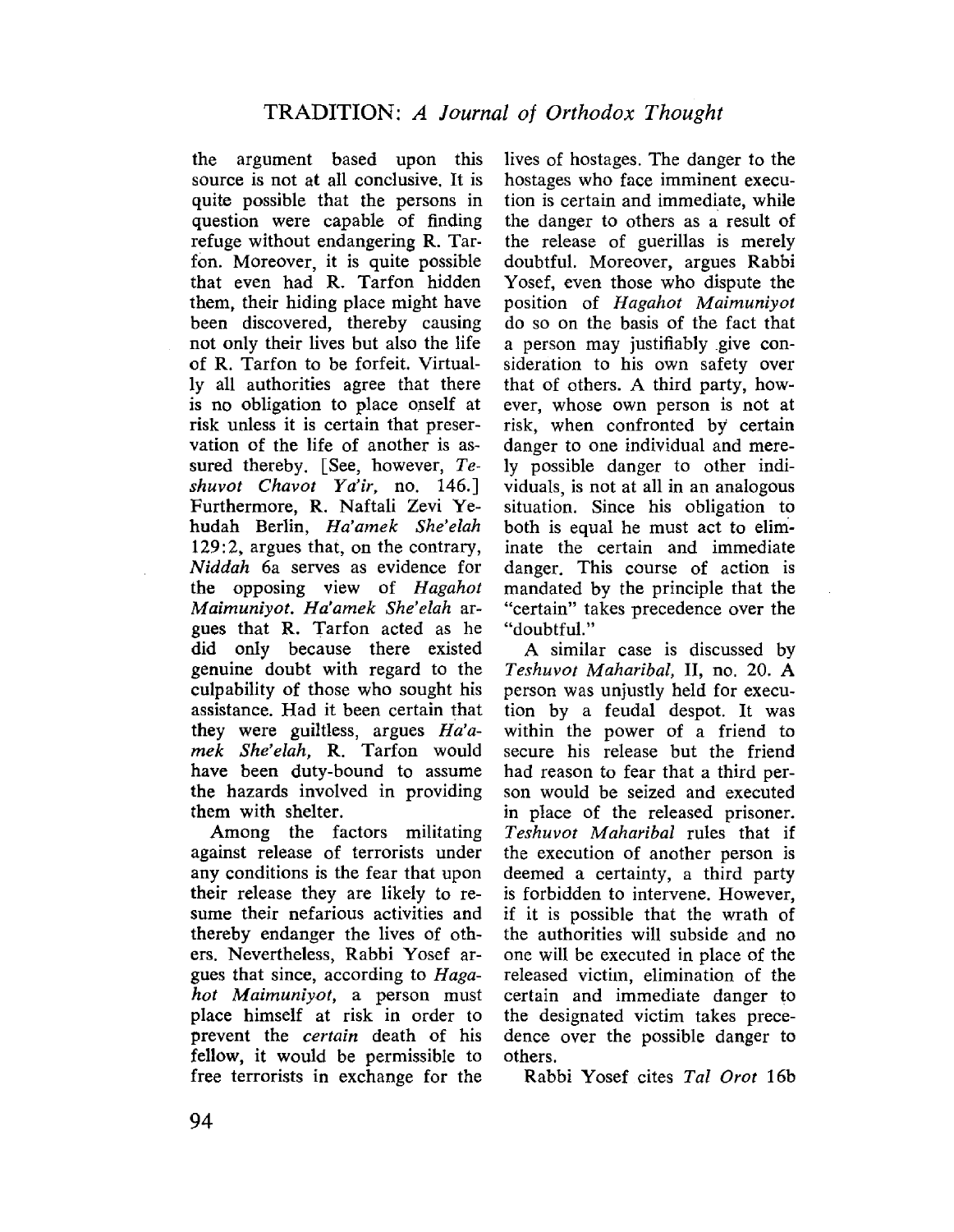who finds a source for this ruling in the commentary of Rashi on the verse, "Send the lad with me and we will arise and go that we may live and not die" (Genesis 43: 8). Rashi depicts Judah as arguing, "As for Benjamin it is doubtful whether he will be seized or whether he will not be seized, but for us, we shall certainly all die of hunger if we do not go. It is better that you shall set aside that which is doubtful and grasp that which is certain." However, upon closer scrutiny, it is readily apparent that Rashi's comments are not at all germane to the case at hand. Placing the life of Benjamin in jeopardy in compliance with Joseph's demand does not serve as a paradigm establishing a normative principle for a third party who must weigh the danger his actions may cause to others. Nor, in the biblical narrative, does Benjamin place himself in danger solely on behalf of others. On the contrary, failure to appear before Joseph would mean that not only will the family fail to secure food, but that Benjamin himself will die of hunger. Accordingly, Rashi depicts Judah as advancing the compelling argument that even insofar as Benjamin himself is concerned, appearing before Joseph constitutes a lesser danger.

Rabbi Yosef also ignores the fact that the release of terrorists in order to save the lives of hostages is not the act of a third party who is himself free of danger. The government officials and the citizens of the State of Israel who must release the imprisoned guerilas are themselves among the potential vic-

tims of possible terrorist activity. Hence, according to the vast majority of authorities who dispute the position of Hagahot Maimuniyot, there is no obligation for them, on these grounds, to assume additional risks in order to prevent the execution of hostages.

It should, however, be stressed that a person is exempt from coming to the aid of his fellow only when such intervention poses a significant risk to himself. When, however, the risk to himself is minimal he is obligated to do so. This point is made by R. David ibn Zimra himself in another responsum, Teshuvot Radbaz, II, no. 217. The Gemara, Sanhedrin 73a, obligates a person to render assistance to the individual whose life is endangered and enumerates as examples specific circumstances including those of a person drowning in a river, being attacked by armed bandits or mauled by a wild beast. Each of these examples involves at least minimal danger to the rescuer. The obligation to render assistance in cases of minimal danger to oneself is clear. The matter is best summed up in the words of Rabbi Yechiel Michel Epstein in the early 20thcentury compendium Arukh ha-Shulchan, Choshen Mishpat 426:4, who writes, "However, everything depends upon the circumstances; it is necessary to weigh the matter on a scale and not to safeguard oneself more than necessary."

Rabbi Yosef finds justification for miltary action in rescuing the hostages on the basis of a declaration of the Gemara, Eruvin 45a. The Gemara states that an invading army seeking to seize a city near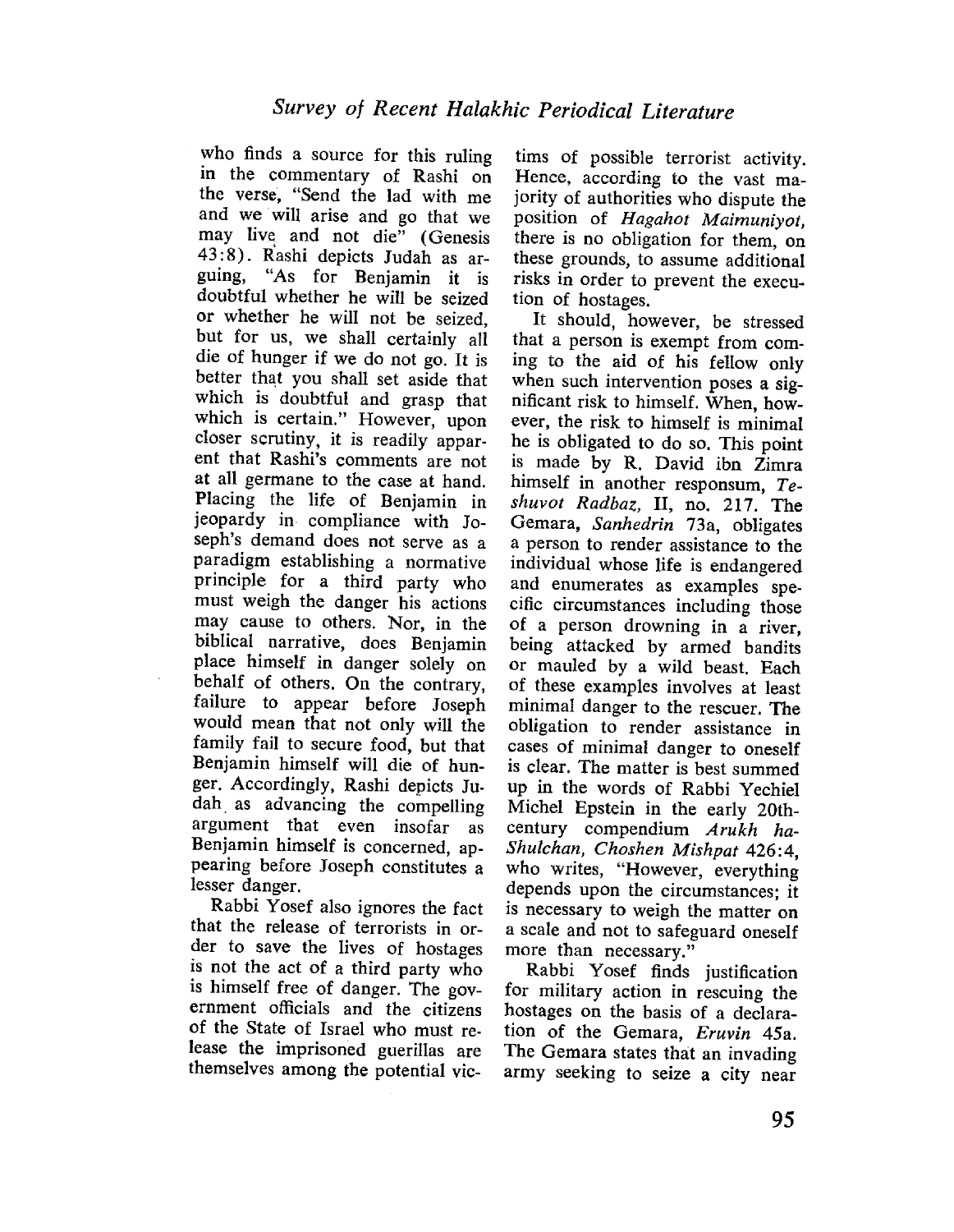of course, is true not only of toasters, but applies with equal cogency to any electrical appliance used in the preparation of food.

Rabbi Moshe Stern, the Debrecyner Rav, in his Be'er Moshe, IV, no. 100, assumes without question that electric toasters require immersion but offers a practical suggestion in order to circumvent. this requirement. Chokhmat Adam 73: 13 rules that when immersion of an oversized utensil proves to be too cumbersome a hole may be made in the vessel sufficiently large to render the utensil unusable and thereafter the vessel should be repaired by a Jewish workman. Perforation of the utensil has the effect of nullifying the utensil's status as a "vesseL." Since, upon repair, the utensil regains status as a "vessel" through the workmanship of a Jew it is exempt from the requirement for immersion. Rabbi Stern suggests that the toaster be taken apart in a manner that will require a repairman to put it together again. A disassembled utensil which requires the skill of an artisan for reassembly also loses the status of a "vesseL." Following reassembly by a Jewish workman the ioaster no longer requires immersion in a mikveh.

Rabbi Stern also reports that he has been advised by electricians that if the toaster is not used for a period of two days following immersion no damage will occur. This period should be sufficient to allow for the drying of electrical wires and the evaporation of any remaining drops of water.

### CANTORIAL REPETITION

The historical functions of the cantor include leading the congregation in prayer and (particularly in olden times) recitation of the prayers on behalf of unlettered persons unable to do so themselves. Such persons may discharge their obligation by listening attentively to the cantor's rendition. As a representative of the congregation beseeching G-d through prayer, the cantor was expected to be a person of piety and erudition. Jewish law specifies that in the appointment of a cantor a person blessed with a pleasing and melodious voice is to be sought in order that the congregation be inspired to proper concentration upon the service. Piety and scholarship are, however, of more fundamental importance. Thus Shulchan Arukh, Orach Chaim 53:5, rules that when no person can be found who is endowed with all cantorial desiderata other considerations should be overlooked in the quest for a person of learning and wisdom.

With the passage of time it became common practice for cantors to embellsh the prayers with musical renditions designed to exhibit musical accomplishment. These exhibitions of cantorial vanity, when designed to impress the congregation or to provide esthetic gratification rather than to arouse spiritual fervor, were decried by so early an authority as R. Solomon ben Adret in the 13<sup>th</sup> century as recorded in Bet Yosef and Shulchan Arukh, Orach Chaim 53: 11. Subsequently, the eighteenth-century authority, R. Alexander Schorr, Bekhor Shor,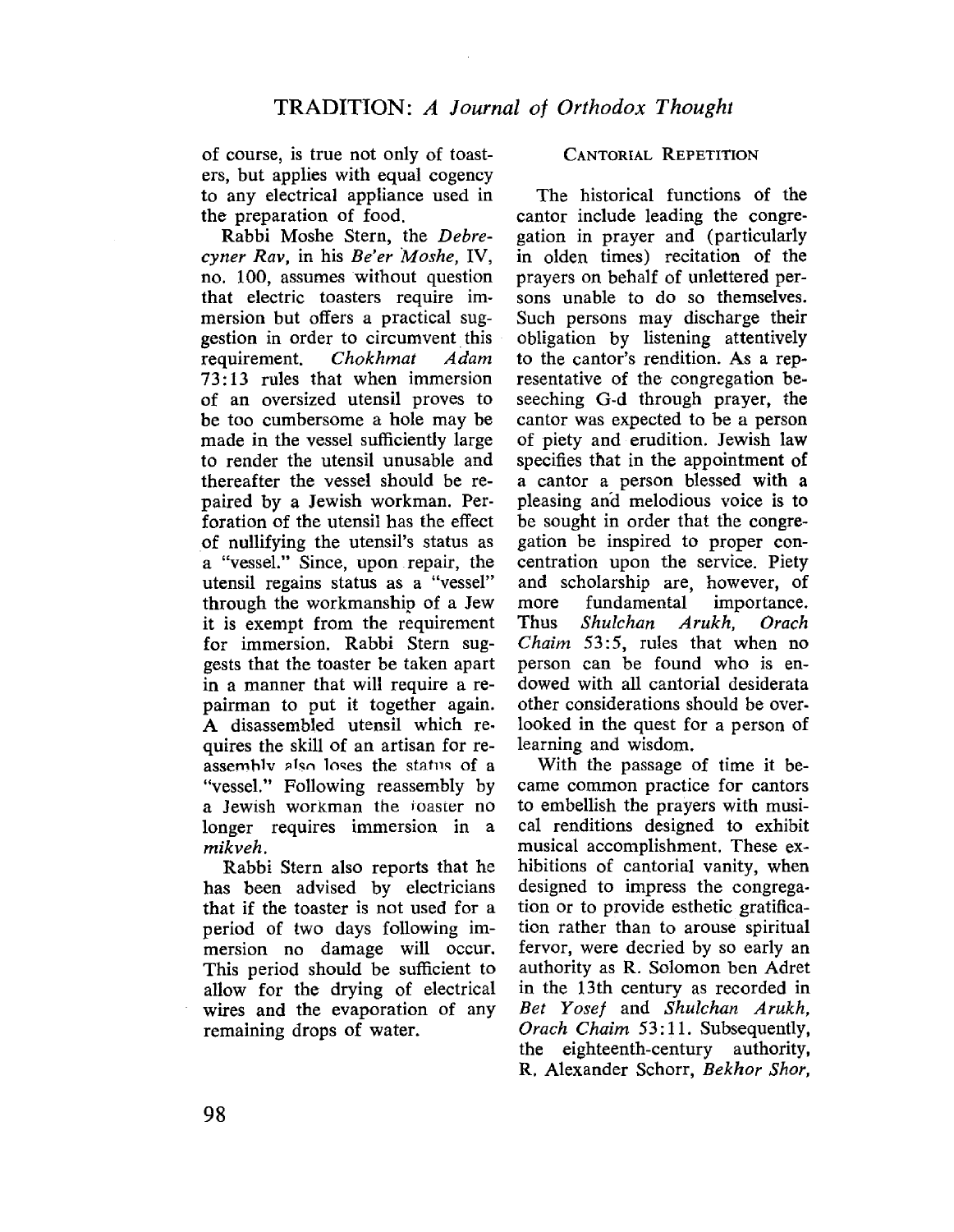Ta'anit 16b, inveighed against such practices and caustically described them as more objectionable than theatrical performances.

In later times, cantors began to repeat words and phrases which occur in the liturgy as part of their musical arrangements. This practice has been censured by'a host of authorities including Maharam Schick, Orach Chaim, no. 31; Pekudat Elazer, no. 25; Eshel Avraham, no. 51; R. Joseph Engel, Ben Porat, II, no. 7; Sedei Chemed, asifat dinim, marekhet hefsek, sec. 9; and 199rot Mosheh, Drach Chaim, II, no. 22.

Recently, in the course of his highly popular "Ask the Rabbi" program broadcast on Israeli radio, Rabbi Ovadiah Yosef responded to a closely-related question: In singing portions of the prayer service may students (or others) repeat verses of *hallel* or of the psalms included in the prefatory section of the morning prayers? Rabbi Yoset's answer appears in the Kislev 5737 issue of Dr Torah.

Repetition of words and phrases is prohibited for a number of reasons. In addition to marring the solemnity of prayer and generating an aura of a concert performance rather than of divine worship, such repetition frequently seriously distorts the cognitive meaning of the words of the liturgy and may, at times, even impart a ludicrous meaning to the text of the prayer. Another consideration raised by the authorities who address themselves to this question is that unauthorized words or phrases may constitute a *hefsek* or "interruption" which, in the case of blessings, has

the effect of invalidating the prayer.

Repetition of complete verses of the psalms is, however, significantly different in nature. The meaning of the sentences uttered is not distorted by means of repetition. Since the psalms are not blessings, but are designed to extol the praises of G-d, repetition does not appear to constitute a *hefsek*. Indeed, the verses of Psalms 118:25-29 are regularly repeated in the course of hallel for reasons advanced by Rashi, Succah 38a. Similarly, Psalms 150:6 is repeated in the daily morning service to indicate that it constitutes the final verse of the section referred to in Shabbat 118b as "hallel."

Rabbi Yosef cites Orchot Chaim, hilkhot pesukei de-zimra, no. 31, and Yeshu'ot Ya'akov, no. 51, sec. 111, who maintain that, these distinctions notwithstanding, other verses of psalms should not be repeated. On the other hand, Rabbi Yosef points to a number of authorities, cited by Bet Yosef, Orach Chaim 61, who maintain that the verses of kri'at shema, with the exception of the very first verse, may be repeated. All agree that the first verse of kri'at shema may not be repeated lest such repetition be interpreted as a confession of dualism. However, the authorities who permit repetition of the ensuing verses of kri'at shema are apparently of the opinion that, apart from the considerations of possible dualistic misinterpretation which is present only in repetition of kri'at shema, there is no objection to repetition of biblical verses.

Accordingly, Rabbi Yosef rules